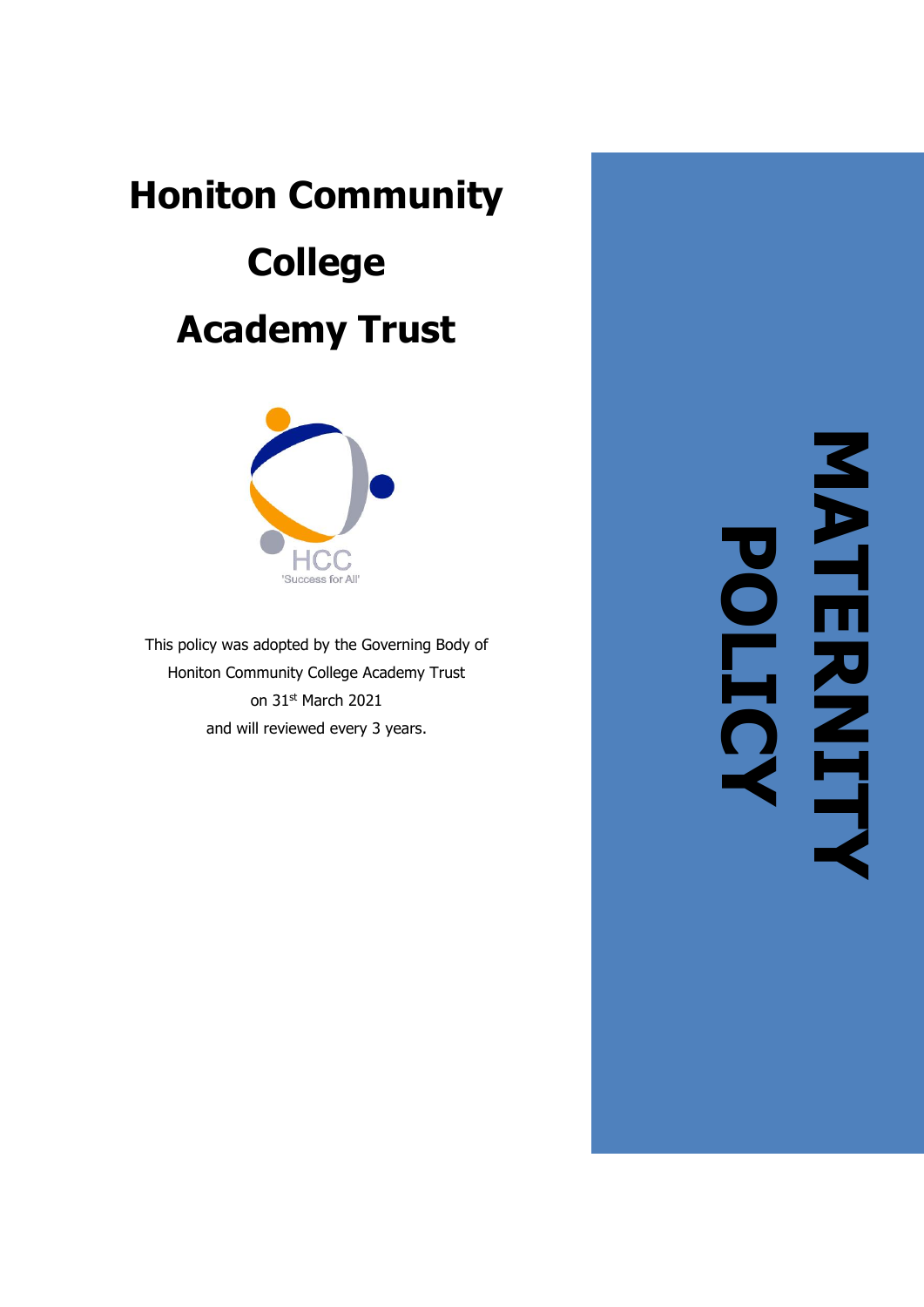# **CONTENTS**

| 3<br><b>Definitions</b><br>3<br>Notification of Pregnancy<br>3<br>Time off for ante-natal care<br>4<br><b>Sickness</b> |
|------------------------------------------------------------------------------------------------------------------------|
|                                                                                                                        |
|                                                                                                                        |
|                                                                                                                        |
|                                                                                                                        |
| Health and Safety<br>4                                                                                                 |
| Entitlement to maternity leave<br>4                                                                                    |
| 5<br>Starting maternity leave                                                                                          |
| 5<br>Statutory maternity pay                                                                                           |
| 6<br>SMP is calculated as follows                                                                                      |
| 6<br><b>Contractual Maternity Pay</b>                                                                                  |
| Terms and conditions during OML and AML                                                                                |
| Annual leave                                                                                                           |
| 8<br>Pensions                                                                                                          |
| 9<br>Keeping in touch                                                                                                  |
| 9<br>Expected return date                                                                                              |
| 9<br>Returning early                                                                                                   |
| Returning late<br>10                                                                                                   |
| 10<br>Deciding not to return                                                                                           |
| 10<br>Your rights when you return                                                                                      |
| 10<br>Returning to work part-time                                                                                      |
| 11<br>Appendix 1 - All Employees (Excluding Teachers) Maternity Benefits Flowchart                                     |
| 13<br>Appendix 2 - Teachers Maternity Benefits Flowchart                                                               |
| 14<br>Document Change History                                                                                          |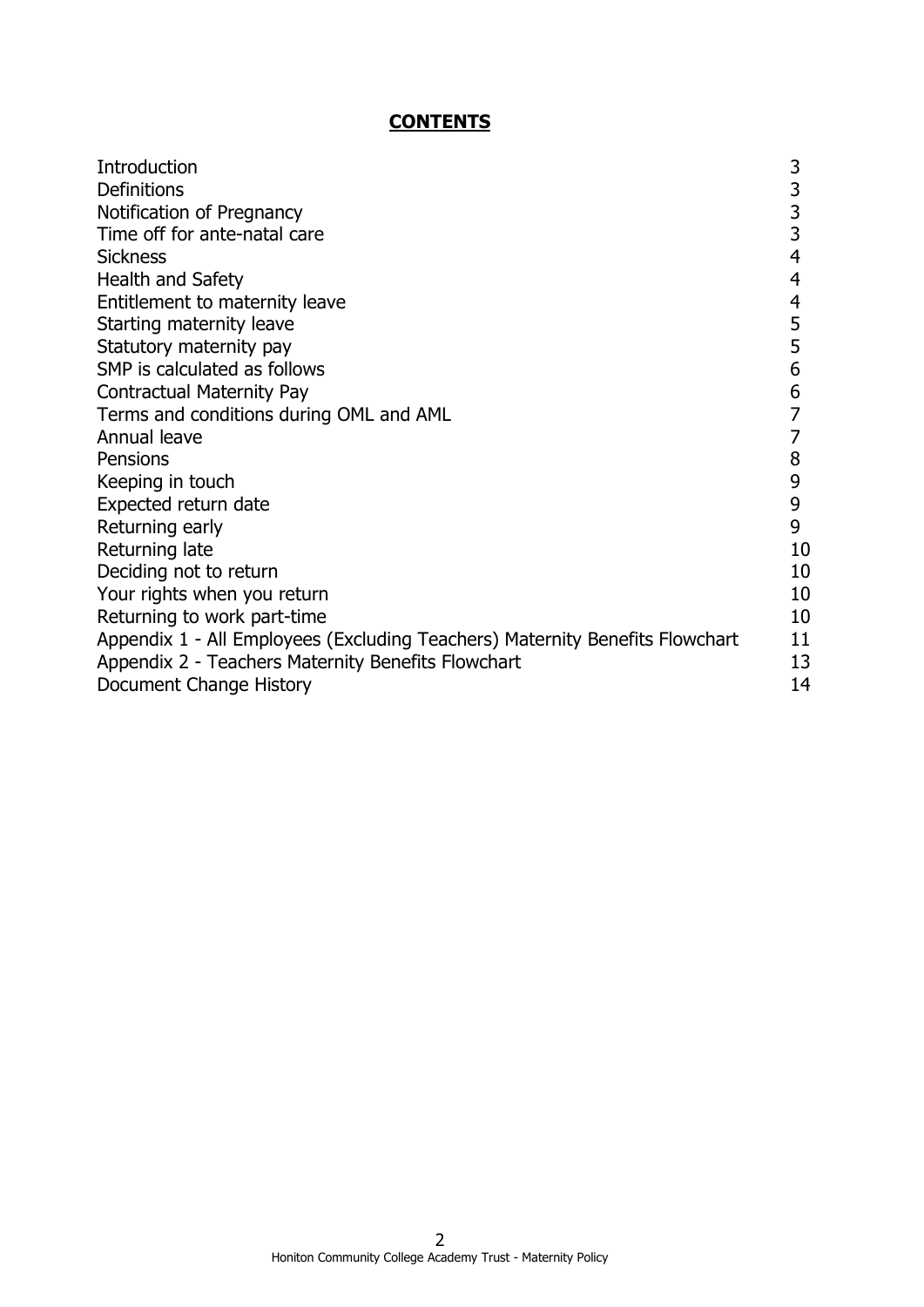## **Introduction**

This policy outlines your statutory rights and responsibilities if you are pregnant or have recently given birth, and sets out the arrangements for antenatal care, pregnancy-related sickness, health and safety, and maternity leave. It does not apply if you are an agency worker or are self-employed.

This policy does not form part of your contract of employment and the College may amend it at any time.

## **Definitions**

The following definitions apply in this policy:

- **Expected Week of Childbirth (EWC):** the week, starting on a Sunday, in which your doctor or midwife expects you to give birth.
- **Qualifying Week:** the fifteenth week before the Expected Week of Childbirth.

The Resources Committee has overall responsibility for the effective operation of this policy and for ensuring compliance with the relevant statutory framework. The Resources Committee ensures the policy's maintenance and review and has delegated to the Principal day-to-day responsibility for operating the policy.

Managers have a specific responsibility to ensure the fair application of this policy and all members of staff are responsible for supporting colleagues and ensuring its success.

## **Notification of Pregnancy**

You must inform us as soon as possible that you are pregnant. This is important, as there may be health and safety considerations. Before the end of the Qualifying Week, or as soon as reasonably practical afterwards, you must tell us:

- (a) That you are pregnant;
- (b) The Expected Week of Childbirth; and
- (c) The date on which you would like to start your maternity leave (**Intended Start Date**).

You must provide a certificate from a doctor or midwife (usually on a MAT B1 form) confirming your Expected Week of Childbirth.

## **Time off for ante-natal care**

If you are pregnant you may take reasonable paid time off during working hours for antenatal care. You should try to give us as much notice as possible of the appointment.

We may ask you to provide the following (unless it is the first appointment):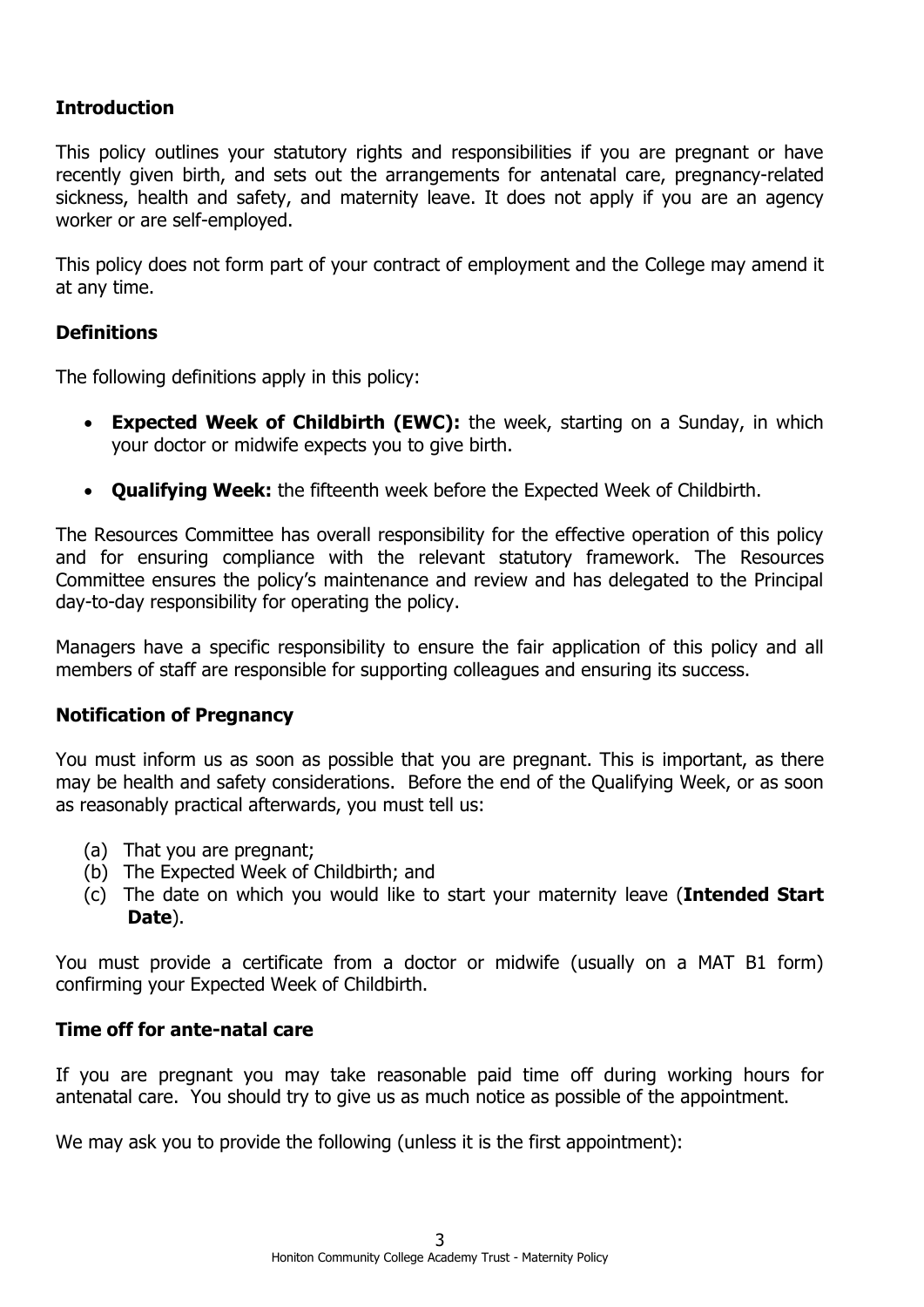- (a) a certificate from the doctor, midwife or health visitor stating that you are pregnant; and
- (b) an appointment card.

# **Sickness**

Periods of pregnancy-related sickness absence shall be paid in accordance with your contract of employment in the same manner as any other sickness absence. Periods of pregnancyrelated sickness absence from the start of your pregnancy until the end of your maternity leave will be recorded separately from other sickness records and will be disregarded in any future employment-related decisions.

If you are absent for a pregnancy-related reason during the four weeks before your Expected Week of Childbirth, your maternity leave will usually start automatically.

# **Health and safety**

The College has a general duty to take care of the health and safety of all employees. We are also required to carry out a risk assessment to assess the workplace risks to women who are pregnant, have given birth within the last six months or are still breastfeeding.

We will provide you with information as to any risks identified in the risk assessment, and any preventive and protective measures that have been or will be taken. If we consider that, as a new or expectant mother, you would be exposed to health hazards in carrying out your normal work we will take such steps as are necessary (for as long as they are necessary) to avoid those risks. This may involve:

- (a) Changing your working conditions or hours of work;
- (b) Offering you suitable alternative work on terms and conditions that are the same or not substantially less favourable; or
- (c) Suspending you from duties, which will be on full pay unless you have unreasonably refused suitable alternative work.

If in the early months of pregnancy you are advised by an approved medical practitioner to absent yourself from school because of the risk of rubella, you will be granted leave with full pay.

## **Entitlement to maternity leave**

You are entitled to up to 52 weeks' maternity leave which is divided into:

- a) Ordinary maternity leave of 26 weeks (**OML**); and
- b) Additional maternity leave of a further 26 weeks immediately following OML (**AML**)

provided that you comply with the notification requirements in this policy.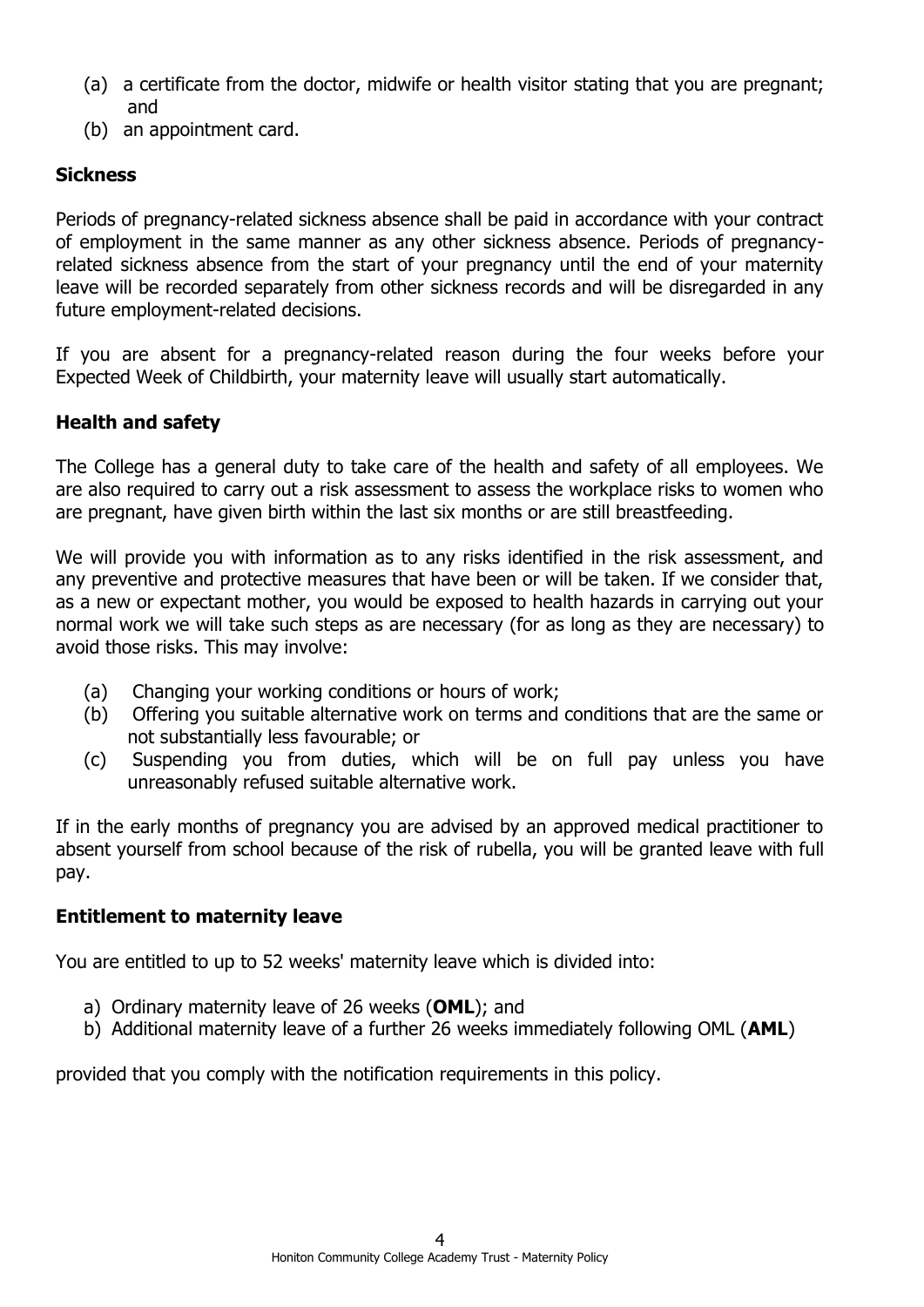## **Starting maternity leave**

The earliest date you can start maternity leave is 11 weeks before the Expected Week of Childbirth (unless your child is born prematurely before that date). You must notify us of your Intended Start Date in accordance with the notification provisions set out above. We will then write to you within 28 days to inform you of the date we will expect you to return to work if you take your full entitlement to maternity leave (**Expected Return Date**).

You can postpone your Intended Start Date by informing us in writing at least 28 days before the original Intended Start Date, or if that is not possible, as soon as reasonably practicable.

You can bring forward the Intended Start Date by informing us at least 28 days before the new start date, or if that is not possible, as soon as reasonably practicable.

Maternity leave shall start on the earlier of:

- (a) your Intended Start Date (if notified to us in accordance with this policy); or
- (b) the day after any day on which you are absent for a pregnancy-related reason during the four weeks before the Expected Week of Childbirth; or
- (c) the day after you give birth.

If you are absent for a pregnancy-related reason during the four weeks before the Expected Week of Childbirth, you must let us know as soon as possible in writing. Your maternity leave will be triggered unless we agree to delay it. If you give birth before your maternity leave was due to start, you must let us know the date of the birth in writing as soon as possible. The law prohibits you from working during the two weeks following childbirth.

Shortly before your maternity leave starts we will discuss with you the arrangements for covering your work and the opportunities for you to remain in contact, should you wish to do so, during your leave. Unless you request otherwise, you will remain on circulation lists for internal news, job vacancies, training and work-related social events.

## **Statutory maternity pay**

Statutory maternity pay (**SMP**) is payable for up to 39 weeks. SMP will stop being payable if you return to work (except where you are simply keeping in touch see "keeping in touch", below).

You are entitled to SMP if:

- (a) you have been continuously employed for at least 26 weeks at the end of the Qualifying Week and are still employed by us during that week;
- (b) your average weekly earnings during the eight weeks ending with the Qualifying Week (the Relevant Period) are not less than the lower earnings limit set by the Government;
- (c) you provide us with a doctor's or midwife's certificate (MAT B1 form) stating your Expected Week of Childbirth;
- (d) you give at least 28 days' notice (or, if that is not possible, as much notice as you can) of your intention to take maternity leave; and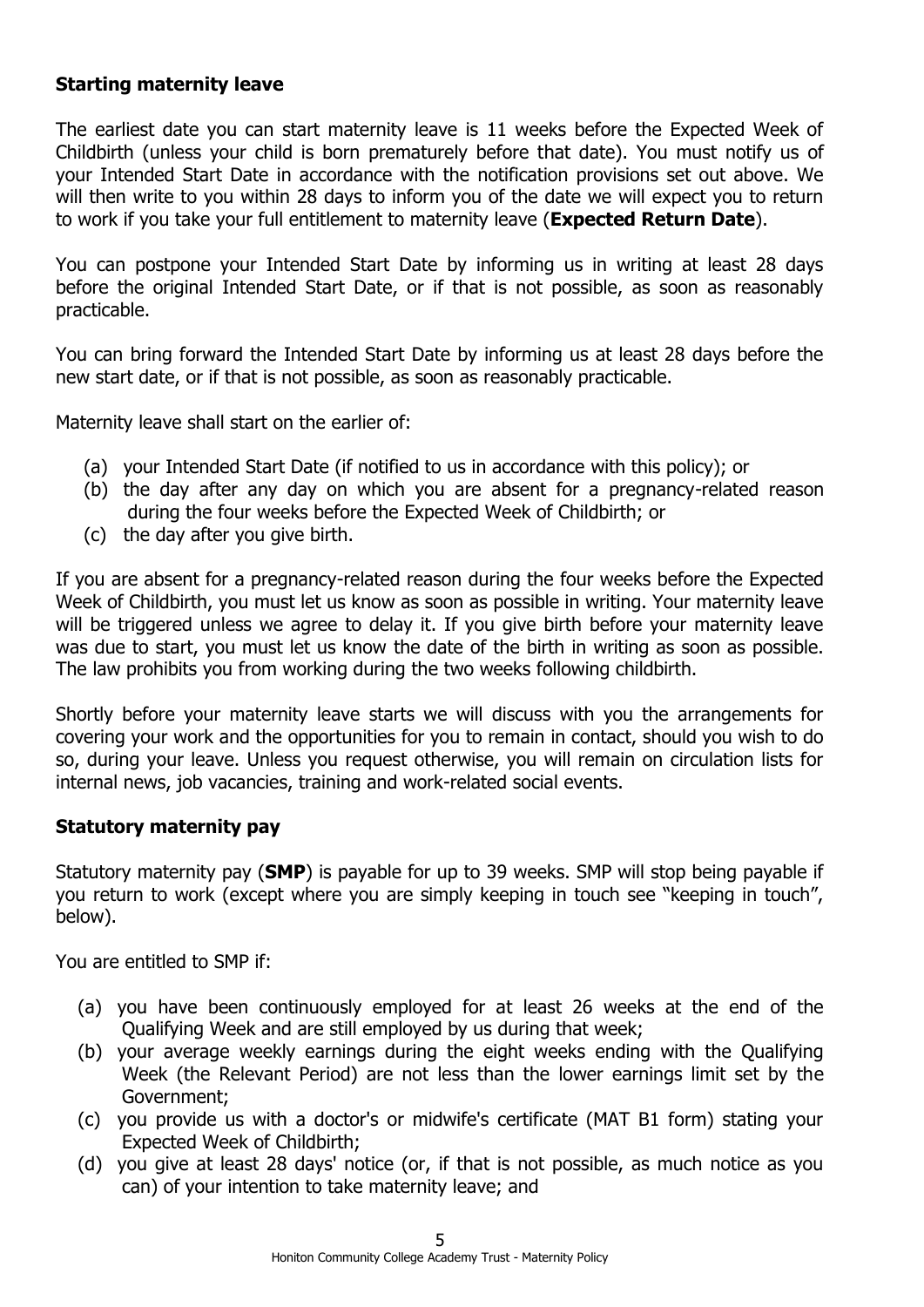(e) you are still pregnant 11 weeks before the start of the Expected Week of Childbirth or have already given birth.

## **SMP is calculated as follows:**

| Period of maternity leave | <b>Entitlement to SMP</b>              |
|---------------------------|----------------------------------------|
| First six weeks           | SMP is paid at the Earnings-           |
|                           | Related Rate of 90% of your            |
|                           | average weekly earnings calculated     |
|                           | over the Relevant Period;              |
| Remaining 33 weeks        | SMP is paid at the Prescribed Rate     |
|                           | which is set by the Government for     |
|                           | the relevant tax year, or the          |
|                           | Earnings-Related Rate if this is lower |

SMP accrues from the day on which you commence your OML and thereafter at the end of each complete week of absence. SMP payments shall be made on the next normal payroll date and income tax, National Insurance and pension contributions will be deducted as appropriate.

You shall still be eligible for SMP if you leave employment for any reason after the start of the Qualifying Week (for example, if you resign or are made redundant). In such cases, if your maternity leave has not already begun, SMP shall start to accrue in whichever is the later of:

- (a) the week following the week in which employment ends; or
- (b) the eleventh week before the Expected Week of Childbirth.

If you become eligible for a pay rise before the end of your maternity leave, you will be treated for SMP purposes as if the pay rise had applied throughout the Relevant Period. This means that your SMP will be recalculated and increased retrospectively, or that you may qualify for SMP if you did not previously qualify. We shall pay you a lump sum to make up the difference between any SMP already paid and the amount payable by virtue of the pay rise. Any future SMP payments at the Earnings-Related Rate (if any) will also be increased as necessary.

## **Contractual Maternity Pay**

You may also be entitled to Contractual Maternity Pay (CMP) (please see appendices 1 and 2). If you are entitled to contractual maternity pay you are required to return to work for a period of time (see below) in order to protect your CMP.

## Teachers:

You must return to work for 13 weeks; regardless of the number of hours you work.

All other staff: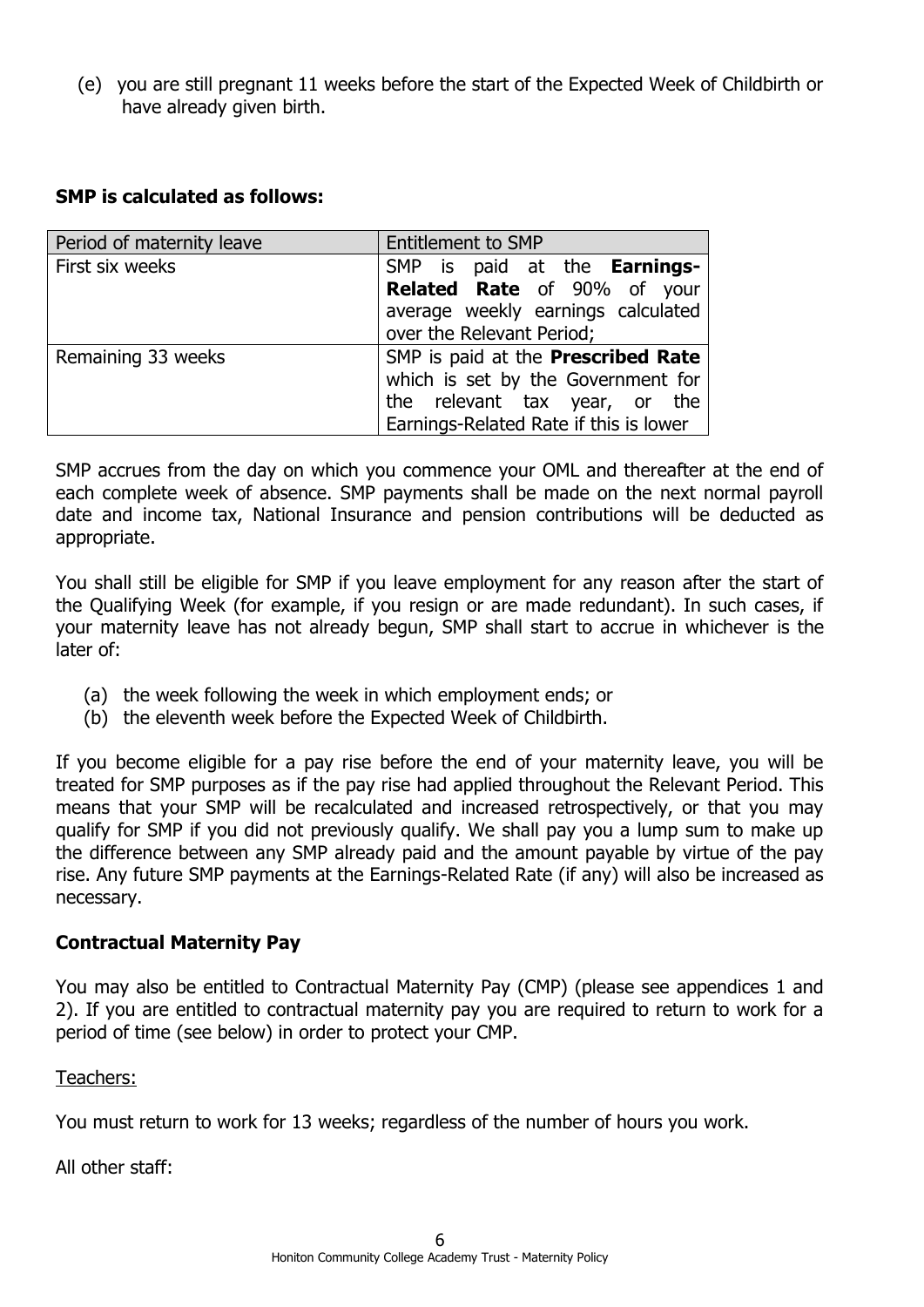You must return to work for 3 months, regardless of the number of hours you work.

Contractual payments are made at normal pay intervals (less normal deductions) or withheld until you return to work, when the amount is paid as a lump sum (less normal deductions). If you do not return, you will be liable to refund the contractual maternity pay you have received. We will notify you of the amount to be repaid. You will not have to refund any statutory maternity payments or maternity allowance you have received.

You entitlement to CMP is dependant on you complying with the notification requirements.

## **Terms and conditions during OML and AML**

All the terms and conditions of your employment remain in force during OML and AML, except for the terms relating to pay. In particular:

- (a) benefits in kind shall continue;
- (b) annual leave entitlement under your contract shall continue to accrue (see "Annual leave" below); and
- (c) pension benefits shall continue (see "Pensions" below).

# **Annual leave**

During OML and AML, annual leave will accrue at the rate provided under your contract. Annual leave cannot usually be carried over from one holiday year to the next. If the holiday year is due to end during your maternity leave, you should ensure that you have taken the full year's entitlement before starting your maternity leave.

## Teachers only:

Your leave year, for the purpose of establishing annual leave entitlement whilst on maternity leave is 1 September to 31 August.

Your statutory holiday entitlement is not an additional entitlement to annual leave on top of the current school closure arrangements.

Whilst you are on maternity leave you are entitled to your statutory holiday under the Working Time Regulations. You shall not accrue holiday above your entitlement under the Working Time Regulations 1998. Annual leave entitlement will be offset against any period of school closure that has taken place in the leave year in question i.e. both before and after your maternity leave period.

On return from maternity leave, you are permitted to take any outstanding leave during term time during that leave year if there are insufficient school closures to accommodate your holiday in that leave year. Where your return from maternity leave is so close to the end of the leave year that there is not enough time to take your entire holiday entitlement, you will be permitted to carry over any balance of outstanding holiday to the following leave year. You can be required to take this during the remaining periods of school closure after the statutory holiday for that leave year has been accommodated.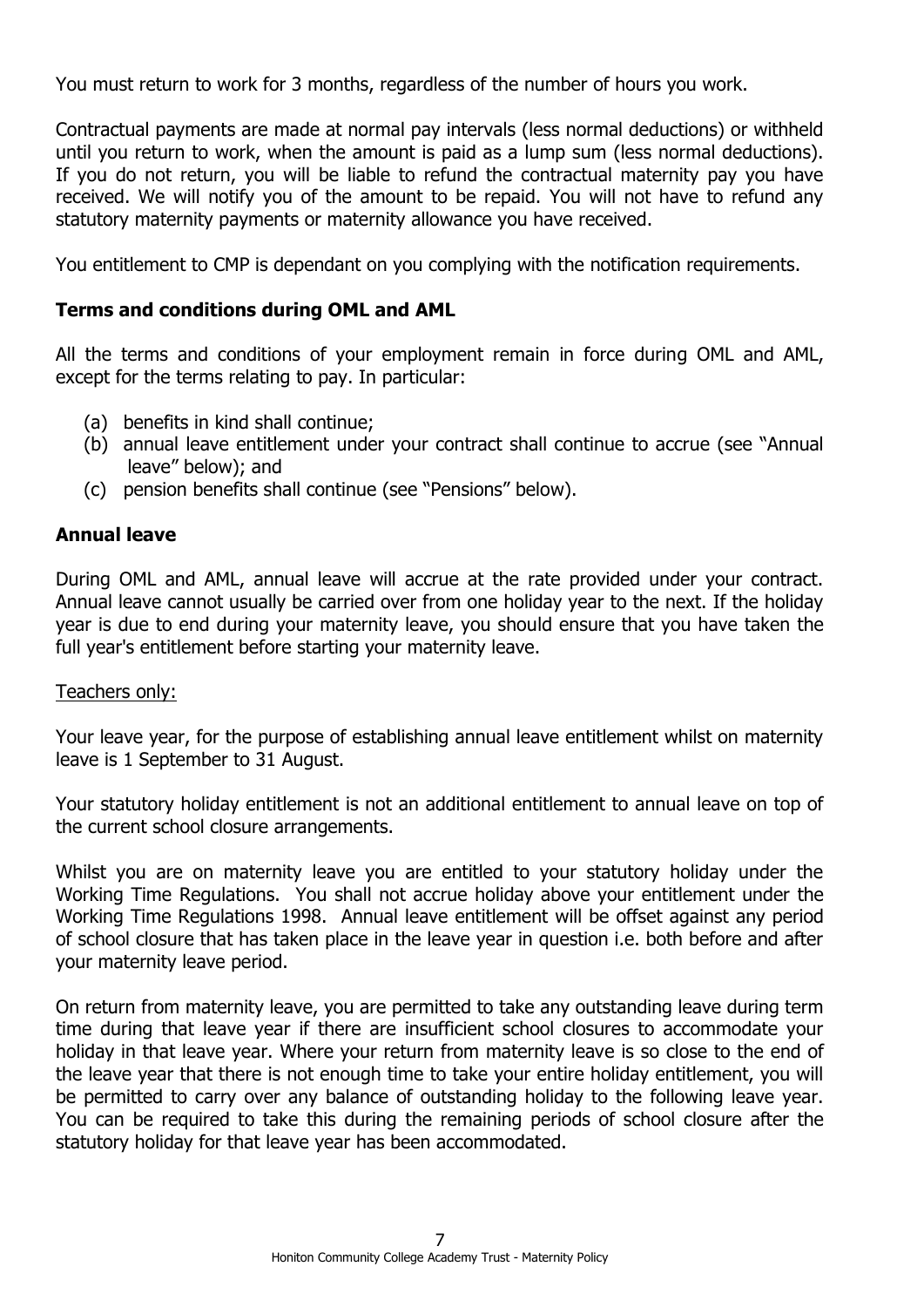You will not be entitled to a payment in lieu of untaken annual leave. However, payment in lieu may be necessary, if you decide not to return to your job following your maternity leave. Payment will be made in accordance with the Working Time Regulations and will not be pensionable.

Public and extra statutory holiday entitlement during maternity leave (not applicable to teachers)

Full time employees:

You will accrue holiday entitlement for any public holidays which fall within your maternity leave, with substitute paid leave being provided at another time.

Part time employees:

You will accrue pro-rata holiday entitlement for any public holidays which fall within your maternity leave, and will be given substitute paid leave at another time.

Term time employees:

You are entitled to a substitute day of paid leave where a public holiday/statutory holiday falls during term time during your maternity leave period.

Substitute days of leave may be taken immediately following the end of the period of maternity leave. Alternatively, any substitute days of leave may be added to the leave entitlement to be taken upon the return to work.

## **Pensions**

Teachers

During a period of paid maternity leave, pension contributions will be paid and deducted from your pay in the usual manner. Your contributions will be based on the pay you get while absent. Any unpaid period of maternity leave will not be pensionable/reckonable.

If you require any further information you should contact Teachers Pensions on 0845 6066166 and ask for a fact sheet. Alternatively this information is available from their website: [www.teacherspensions.co.uk.](http://www.teacherspensions.co.uk/)

#### All other staff:

During any period of paid maternity leave, if you are a member of the Local Government Pension Scheme, you will pay basic pension contributions on the pay actually received but the College will pay pensions contributions on the pay you would have received had you been at work (notional pay). Your service will count as normal for pensionable purposes i.e. as if you had been at work.

During any period of OML, you will be deemed to have paid basic contributions but the College will pay contributions on notional full pay. The service will count as normal for pension purposes i.e as if you had been at work.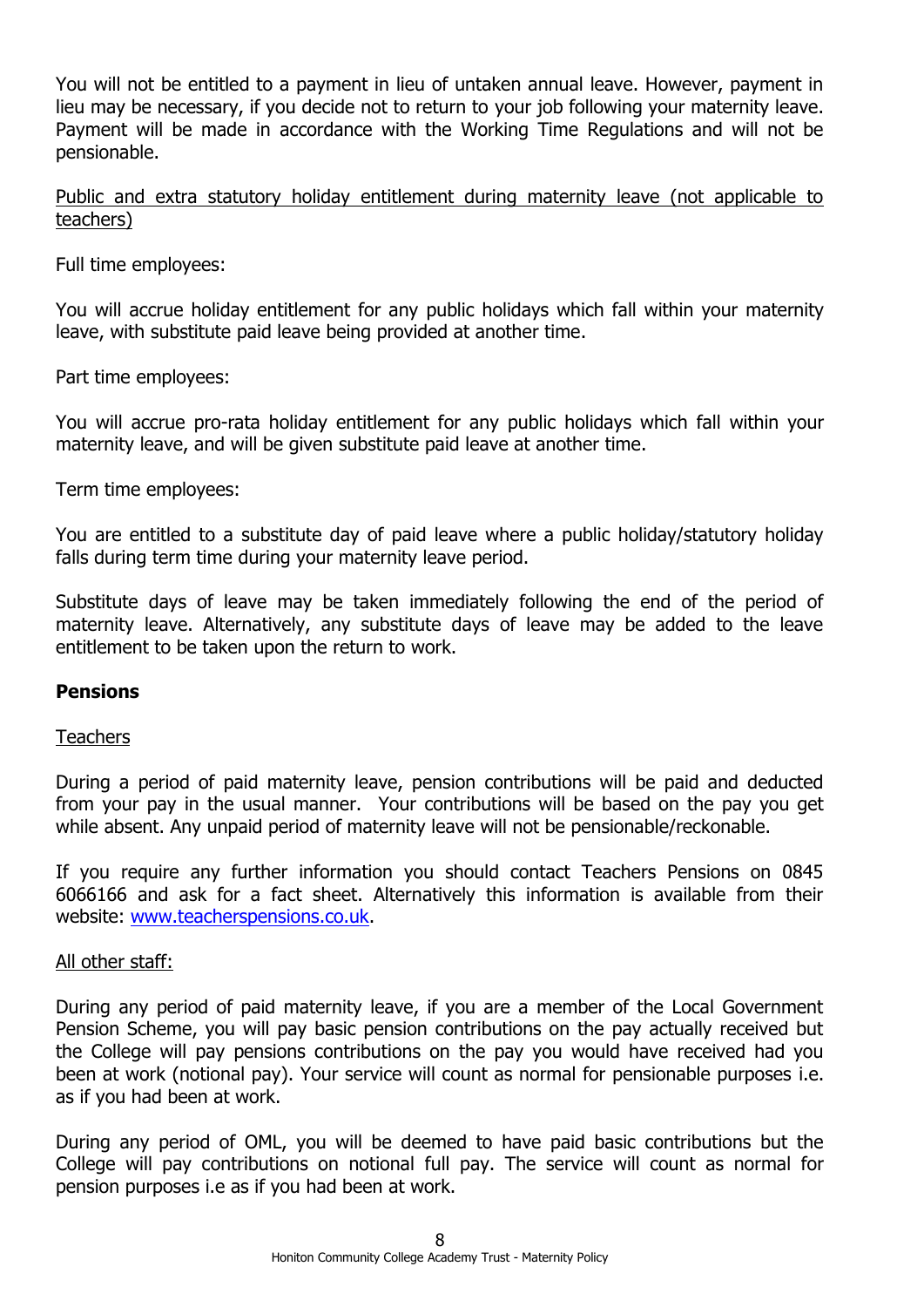During any period of unpaid AML, the unpaid period will not count for pension purposes unless you make an election for it to count.

You can, within 30 days of returning to work or the termination of your contract if you do not return, elect to pay the relevant pension contributions in respect of this unpaid period. You will need to notify **the Director of Finance and Resources** of your decision to pay contributions during this unpaid period and you will need to complete the appropriate paperwork.

If you work on a keeping in touch day, both you and the College will pay contributions based on the pay you receive for that day. The day will count as a day of scheme membership.

## **Keeping in touch**

We may make reasonable contact with you from time to time during your maternity leave.

You may work (including attending training) for up to ten days during maternity leave without bringing your maternity leave or SMP to an end. You are not obliged to undertake any such work during maternity leave. In any case, you must not work in the two weeks following birth.

Shortly before you are due to return to work, we may invite you to have a discussion (whether in person or by telephone) about the arrangements for your return. This may cover:

- (a) updating you on any changes that have occurred during your absence;
- (b) any training needs you might have; and
- (c) any changes to working arrangements (for example if you have made a request to work part-time; see "Returning to work part-time").

## **Expected return date**

Once you have notified us in writing of your Intended Start Date, we shall send you a letter within 28 days to inform you of your Expected Return Date. If your start date has been changed (either because you gave us notice to change it, or because maternity leave started early due to illness or premature childbirth) we shall write to you within 28 days of the start of maternity leave with a revised Expected Return Date.

We will expect you back at work on your Expected Return Date unless you tell us otherwise. It will help us if, during your maternity leave, you are able to confirm that you will be returning to work as expected.

## **Returning early**

If you wish to return to work earlier than the Expected Return Date, you must give us eight weeks' prior notice. It is helpful if you give this notice in writing. If not enough notice is given; we may postpone your return date until eight weeks after you gave notice, or to the Expected Return Date if sooner.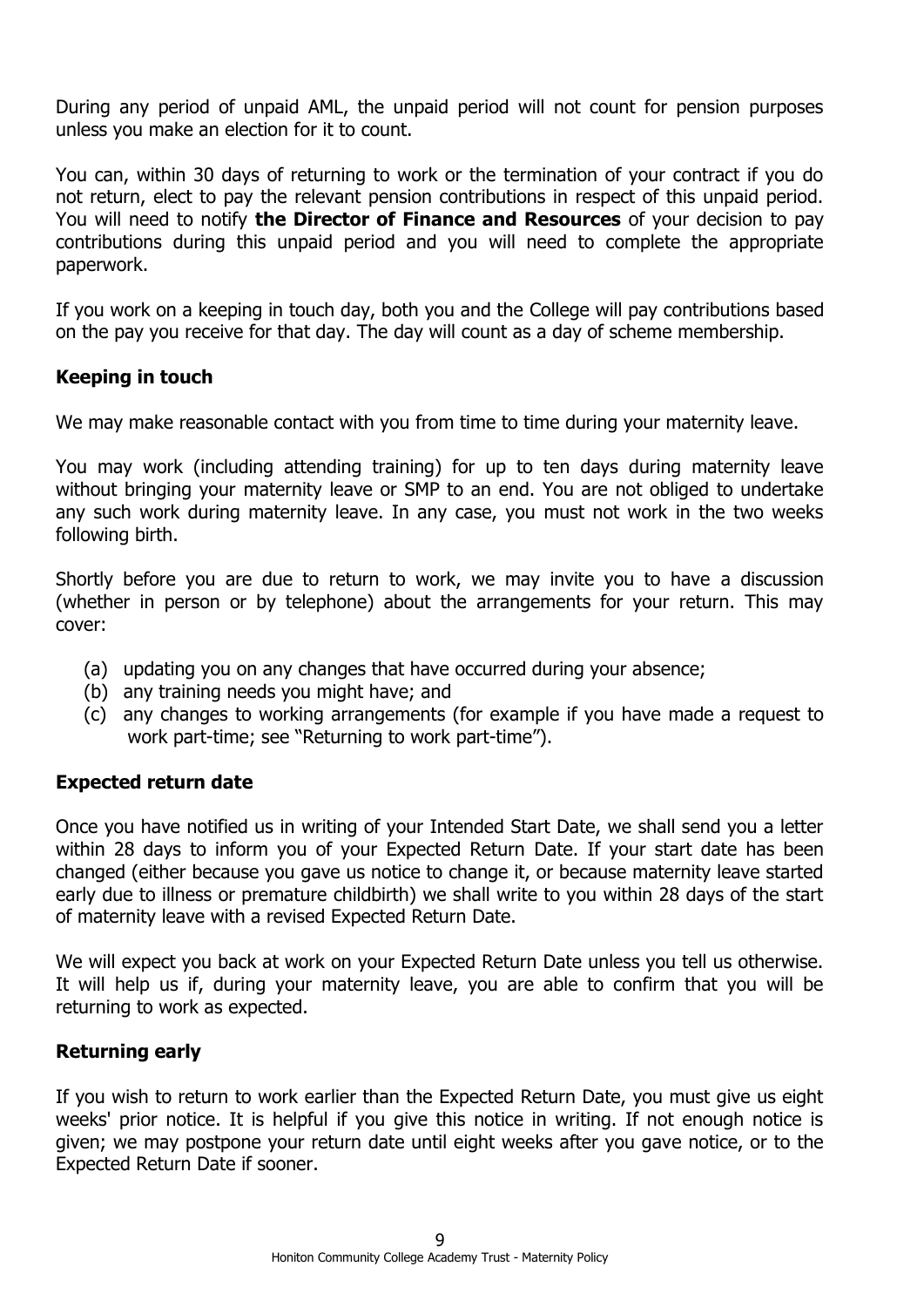# **Returning late**

If you wish to return later than the Expected Return Date, you should either:

- (a) request unpaid parental leave, giving us as much notice as possible but not less than 21 days; or
- (b) request paid annual leave in accordance with your contract, which will be at our discretion.

If you are unable to return to work due to sickness or injury, this will be treated as sickness absence and our Sickness Absence Policy will apply. In any other case, late return will be treated as unauthorised absence.

## **Deciding not to return**

If you do not intend to return to work, or are unsure, it is helpful if you discuss this with us as early as possible. If you decide not to return you should give notice of resignation in accordance with your contract. The amount of maternity leave left to run when you give notice must be at least equal to your contractual notice period, otherwise we may require you to return to work for the remainder of the notice period.

Once you have given notice that you will not be returning to work, you cannot change your mind without our agreement.

This does not affect your right to receive SMP.

## **Your rights when you return**

You are normally entitled to return to work in the same position as you held before commencing leave. Your terms of employment shall be the same as they would have been had you not been absent.

However, if you have taken any period of AML or more than four weeks' parental leave, and it is not reasonably practicable for us to allow you to return into the same position, we may give you another suitable and appropriate job on terms and conditions that are not less favourable.

## **Returning to work part-time**

We will deal with any requests by employees to change their working patterns (such as working part-time) after maternity leave on a case-by-case basis. There is no absolute right to insist on working part-time, but you do have a statutory right to request flexible working and we will try to accommodate your wishes unless there is a justifiable reason for refusal, bearing in mind the needs of the College. It is helpful if requests are made as early as possible.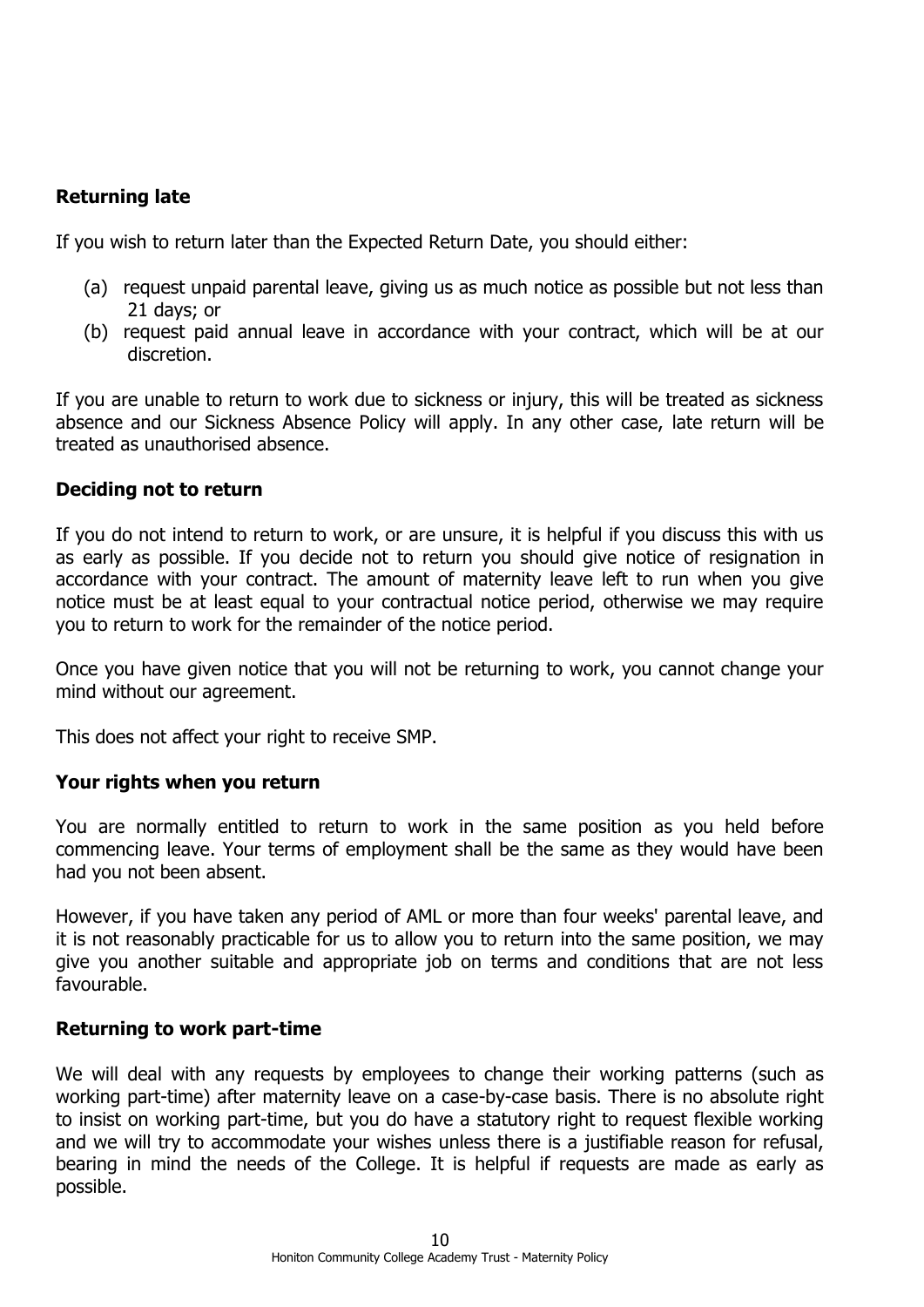## **Appendix 1**

## **All Employees (Excluding Teachers) Maternity Benefits Flowchart**



**OML** = Ordinary Maternity Leave **AML =** Additional Maternity Leave **SMP =** Statutory Maternity Pay\* **EWC =** Expected Week of Childbirth **\*SMP** is only payable if the employee earns enough to pay N.I. contributions. Current rates are available from the Directgov website.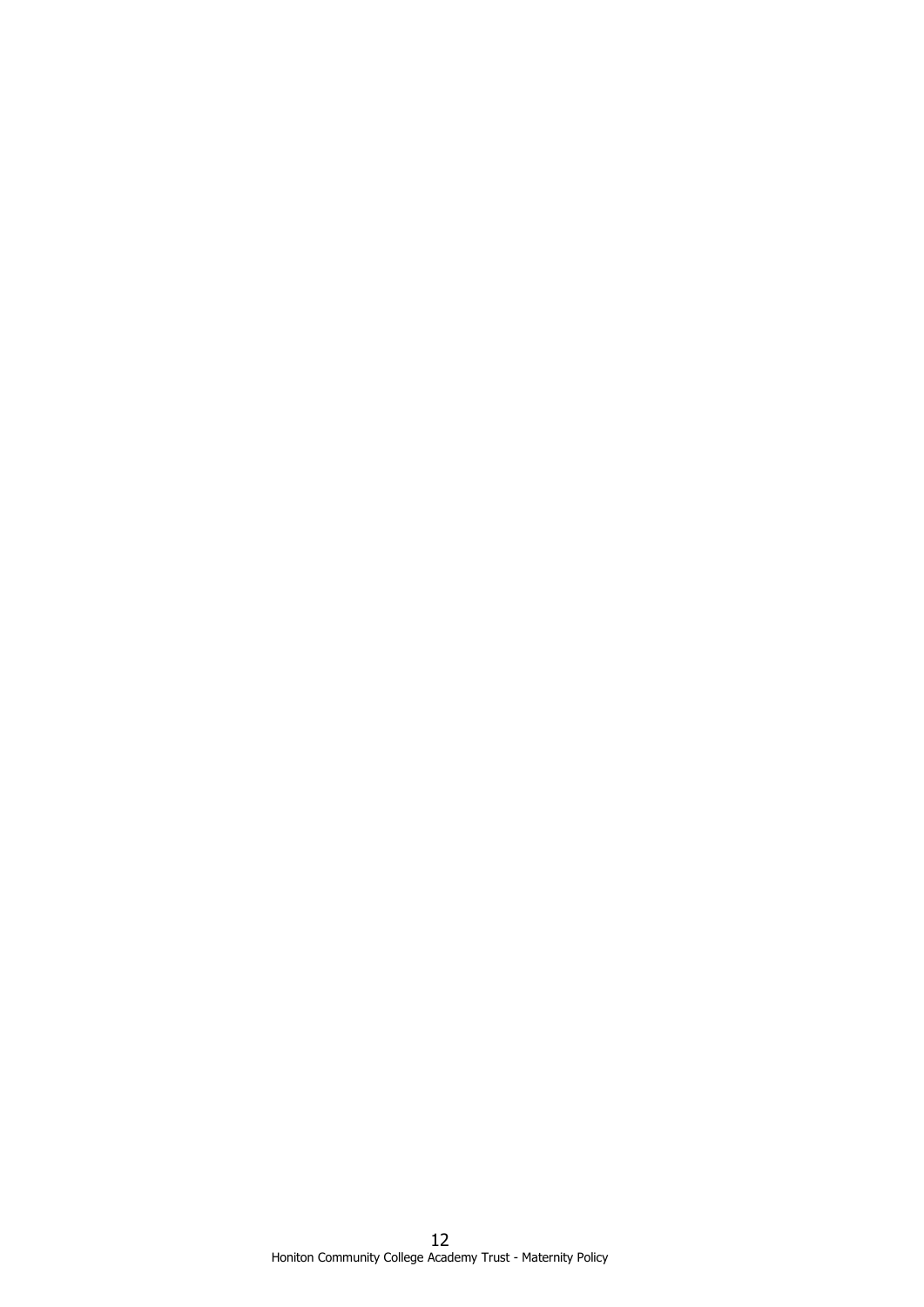#### **Appendix 2 - Teachers Maternity Benefits Flowchart**

Note 1: but at least 1 years continuous service as a teacher with one or more of the following (community schools, voluntary aided schools, voluntary controlled schools, trust schools, foundation schools, academies, free schools, studio schools, university technical colleges, technical academies, further education colleges, independent schools and such other educational establishments which governors at their absolute discretion may decide to recognise continuity from)

Teacher with less than 26 weeks continuous service with HCC at the end of the 15th week before the EWC and less than 1 years continuous service as a teacher with one or more of the establishments listed above (see Note 1) at the beginning of the  $11<sup>th</sup>$  week before the EWC

#### **26 weeks OML and 26 weeks AML**

• No entitlement to contractual or statutory maternity pay. Maternity allowance may be payable.

Teacher with less than 26 weeks continuous service with HCC at the end of the 15<sup>th</sup> week before the EWC, but at least 1 years continuous service as a teacher with one or more of the establishments listed above (see Note 1) at the beginning of the  $11<sup>th</sup>$  week before the EWC

#### **26 weeks OML and 26 weeks AML**

- 4 weeks full pay, inclusive of maternity allowance if eligible • next 2 weeks 90% of a week's
	- salary, inclusive of maternity allowance if eligible
- next 12 weeks, half pay  $+$ maternity allowance if eligible (providing the half pay + MA does not exceed full pay)
- next 21 weeks on MA if eligible

• up to 13 weeks unpaid. **If you do not return to HCC employment for at least 13 weeks the half pay must be repaid.**

 the end of the 15th week before Teachers with at least 26 weeks continuous service with HCC at the EWC but less than 1 years continuous service as a teacher with one or more of the establishments listed above (see Note 1) at the beginning of the 11<sup>th</sup> week before the EWC

#### **26 weeks OML and 26 weeks AML**

- 6 weeks at SMP equal to 90% of a weeks salary
- 33 weeks at SMP or 9/10 of average weekly pay whichever is the lower
- 13 weeks unpaid

Teachers with at least 26 weeks continuous service with HCC at the end of the 15<sup>th</sup> week before the EWC and at least 1 years continuous service as teacher with one or more of the establishments listed above (see Note 1) at the beginning of the 11<sup>th</sup> week before the EWC

#### **26 weeks OML and 26 weeks AML**

- 4 weeks full pay, inclusive of **SMP**
- next 2 weeks 90% of a weeks salary, inclusive of SMP
- $\bullet$  next 12 weeks, half pay  $+$  SMP or 9/10 of average weekly pay whichever is the lower ( providing the half pay + SMP does not exceed full pay )
- next 21 weeks at SMP

**repaid.**

• 13 weeks unpaid **If you do not return to HCC employment for at least 13 weeks the half pay must be** 

**OML =** Ordinary Maternity Leave **AML =** Additional Maternity Leave

**SMP =** Statutory Maternity Pay\* **EWC =** Expected Week of Childbirth

**\*SMP** is only payable if the employee earns enough to pay N.I. contributions. Current rates are available from the Directgov website.